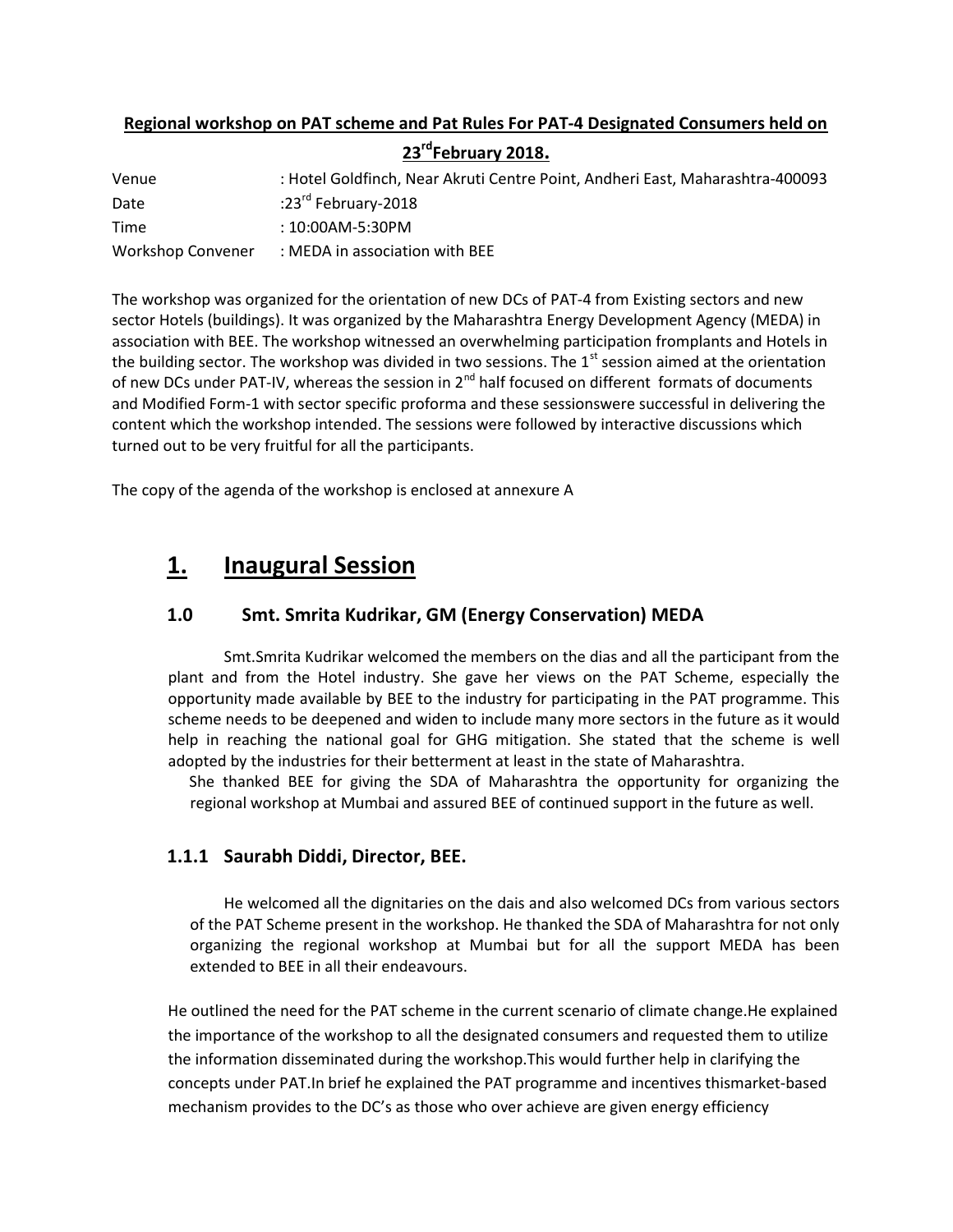certificates which are tradable.Those who under achieve have the option of purchasing these Escerts for compliance or they will have to pay penalty.

#### 1.1.2 Sh. Vikash Ranjan, Technical Expert, GIZ

He depicted a brief scenario of the Hotel industry in India and their energy consumption trends. He highlighted the potential energy saving opportunity in hotels in buildings.He described the rational method for energy assessment in the hotel industry and the evaluation of their performance. He also gave examples of how the specific energy of hotels varies due to different climatic zones.Detailed information regarding various supporting documents for energy assessment were also highlighted.

#### 1.2 Smt. Rita Acharya, PAT Coordinator, IGEN

Smt. Acharya welcomed everyone to this workshop and appreciated the efforts made by all the DCs of PAT Cycle –I for their achievements. She stated that the PAT scheme is not only important from the international and national perspective but also from the point of view of the Dcs themselves as making their units energy efficient would make them more competitive. She also dwelled on the issues of global warming citing examples of the consequences of climate change. She also mentioned that India has made a commitment in its NDC to reduce the emission intensity of the GDP by 33-35 % by 2030 from 2005 levels and PAT would definitely help to some extent in this endeavour.

She gave a brief description about the PAT Scheme, mentioning the achievements made in PAT Cycle-I followed by notification of PAT Cycle-II and PAT Cycle-III.

She further requested all to participate in it with utmost zeal.

#### 1.3Smt. Monika Chaudhary, Project officerMEDA.

Smt. Monika Chaudhari proposed a vote of thanks, she thanked all the Dignitaries on the Dias for their constant support and guidance. She also appreciated the role played by the DC's who are the key stakeholders in the scheme and thanked them for participating in the workshop.

## 2.0 Technical Session-1

The first technical session was on Orientation of the PAT Scheme for the new DCs to be notified under PAT Cycle-IV.

#### 2.1 Presentation on Overview of PAT Scheme by Shri Piyush

#### Sharma,Technical Expert, GIZ

Adetailed presentation on the Pat scheme and its outcome was made.He narrated the current scenario on climate change and how the PAT scheme has become a vital tool for considerable reduction in the CO2 emission and enhancing energy efficiency in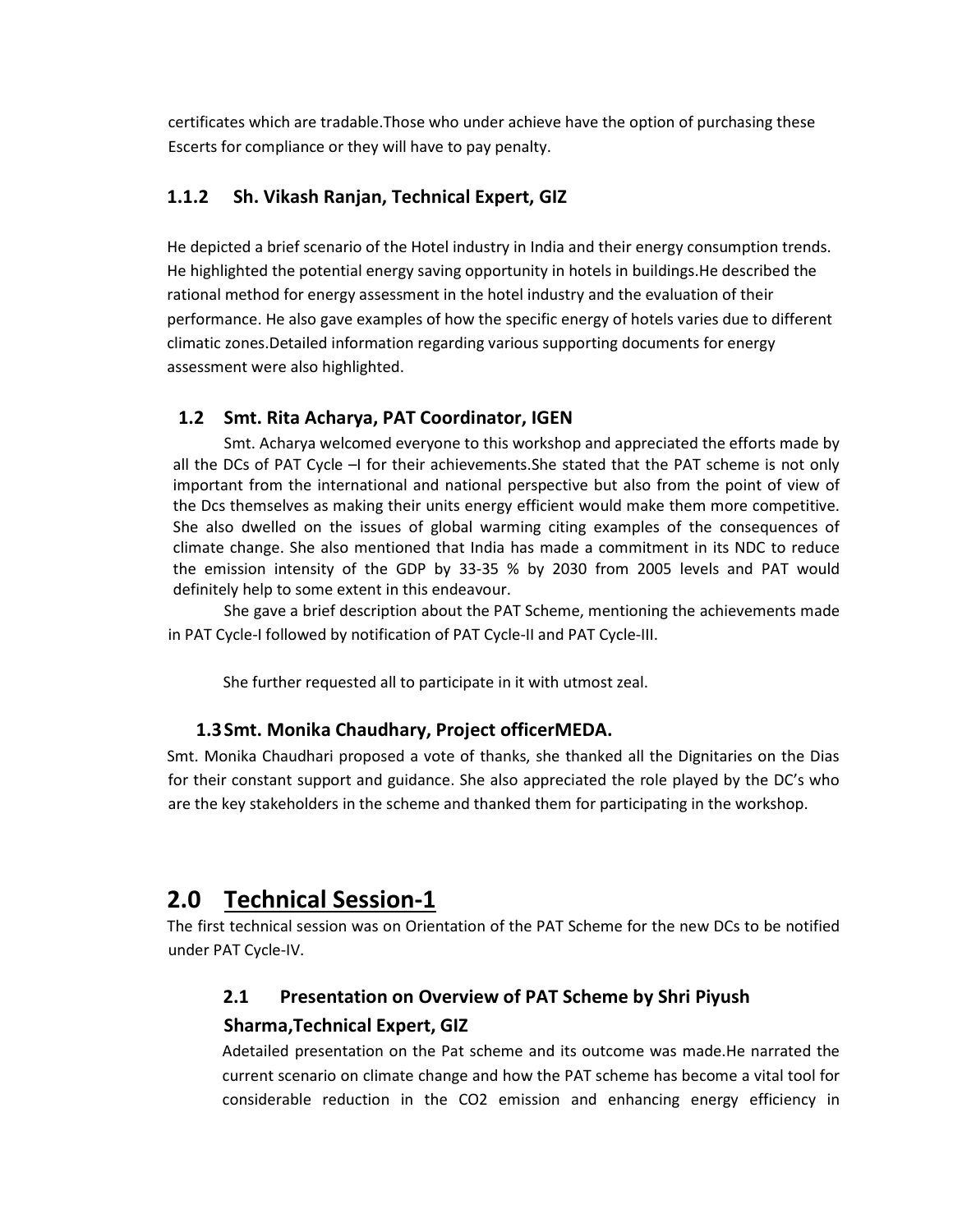industries.He explained in detail as to how the scheme functions and how it would benefit the designated consumers.The impact of PAT cycle-I and the future approach and estimated savings for successive cycles was presented by him.

### 2.2 Presentation on PAT Rules and Target Setting Methodology by Sh. Ajitesh Upadhyay, Sector Expert BEE

He started the presentation by explaining the framework under the EC Act which gives the Central Government the mandate to prescribe rules and regulations to enhance energy efficiency and conservation. The rules governing the PAT scheme also flow from EC Act. He successfully explained the roles, responsibilities and timelines for each activity under the scheme. He also discussed about the factors considered during the target setting methodology. Apart from PAT scheme, the provision for mandatory energy audit under EC Act was also explained.

## 3.0 Technical Session-2 Parallel Session.

### 3.1 Presentation on the PAT Hotels by Sh. VikashRanjan, TechnicalExpert, GIZ.

The target setting methodology was used in assigning targets to the 37 Hotels was presented by him and details on how the normalization factors in Building sector would be developed was discussed. The presentation was extremely informative and benefitted all theDcs in the building sectors.

## 3.2Presentation on Formats and Form-1 by Sh. Piyush Sharma and Sh. Ajitesh Upadhyay.

Information regarding important documents Form-1, Form A and Form B along with the important timelines of submission of the such documents was indicated.Brief explanation was also given on the features of the Sector specific proforma and Form-1. Detail information was given on the data entry into different sections of the Proforma and the required supporting document for it. During the presentation the several query and issues wereasked by the DC's which were resolved.

## 3.3 Presentation on Pro-Forma filling and changes made in the Pro-Forma (PAT-HOTELS) BY Sh. Suraj Kumar Mandal.

He gave a presentation on the Pro-Forma required to be filled in for the Hotel Sector. Brief explanation was given on the new sheets and existing sheets added including the instruction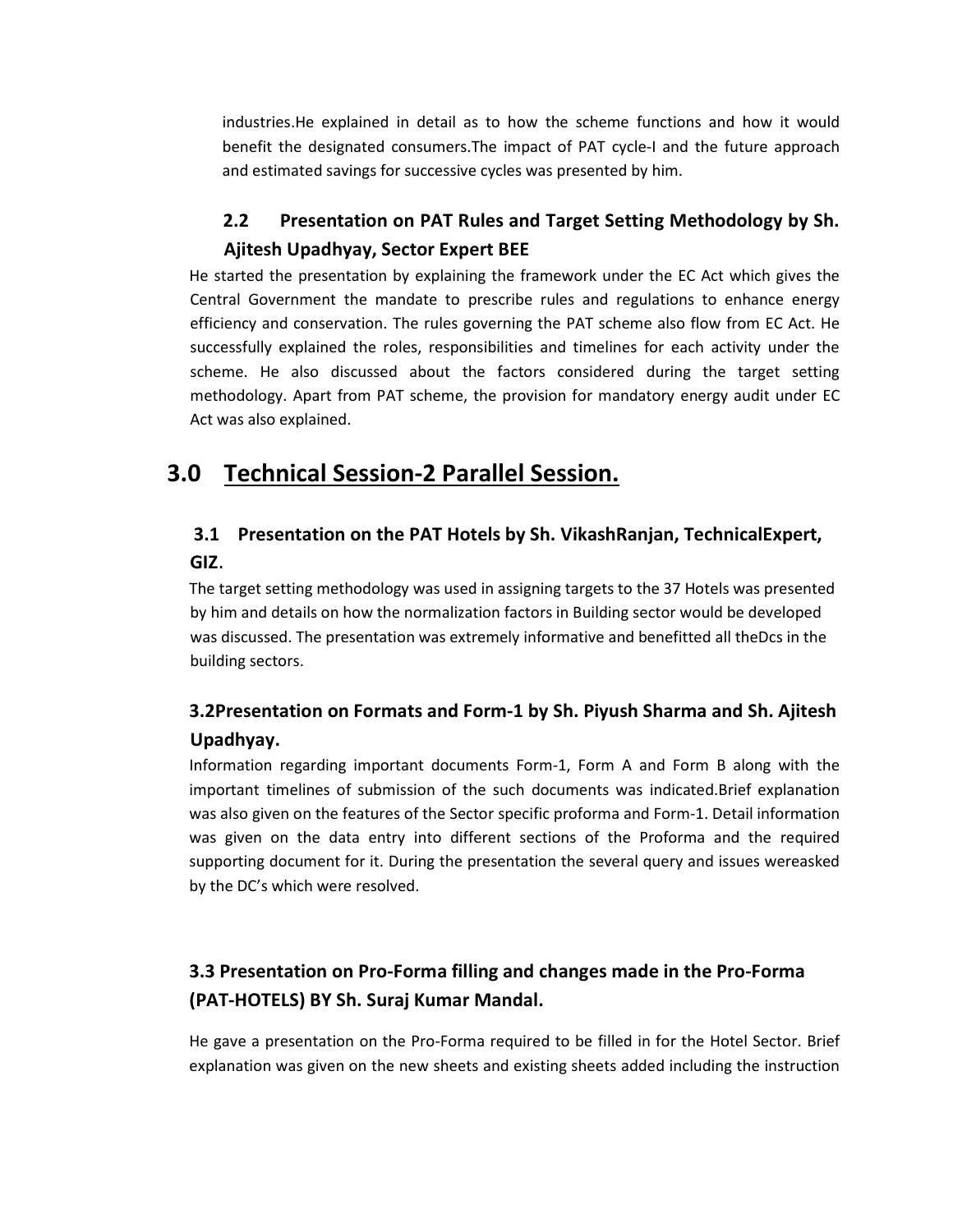sheet, Form 1, General Information, Form Sl and Summary Sheet. Several doubts and queries raised were resolved.

#### 3.4Open House Discussion Session

The queries raised by the participants, were addressed by the PAT team. Details are mentioned below:

- Why don't we consider the basement area while calculating the SEC for buildings?
- $\checkmark$  As the energy consumption in the basement area is very less as compared to the occupant area in a hotel, Energy consumption for basements has not been included.
- Whether the Normalization methodology will change or remain same in next PAT cycles?
- $\checkmark$  It will remain same until the need for any refinement arises in future. If such a need arises, the methodology shall be discussed with the respective technical committee and then finalised.
- Can the DC go for Check verification?

 $\checkmark$  As per said rules the check verification can be done by BEE by Suo moto or as per complaints received. The same can be done after submission of Form D until one year.

 The plant had given coal GCV on As Received Basis (ARB) basis and the baseline as well the target was set accordingly. However kindly explain as to the procedure that would be adopted during the assessment year.

 $\checkmark$  Coal GCV should be on as fired basis only. However, if any plant has given it on as received basis and has got the target accordingly, it will be assessed on as received basis in assessment year. But, the plant is required to maintain GCVs on both ARB and AFB in the assessment year. The new target in next PAT cycle will be given to the plant on As Fired Basis (AFB).

Is there any appellate tribunal for EC Act?

 $\checkmark$  Yes, The Appellate Tribunal established under the Electricity Act is the "APTEL" which is also the Appellate Tribunal for the EC Act as well.

 As per Rule-6 is the Coal sampler provision only for theAssessment year or forthe entire cycle.

 $\checkmark$  The coal sampler is mandatory for all designated consumer using coal as a fuel to check their GCV on AFB basis. However, the above provision is mandatory for upcoming assessment year only and not for the entire cycle. But once installed, it will subsequently become valid for entire cycle from the consequentyears.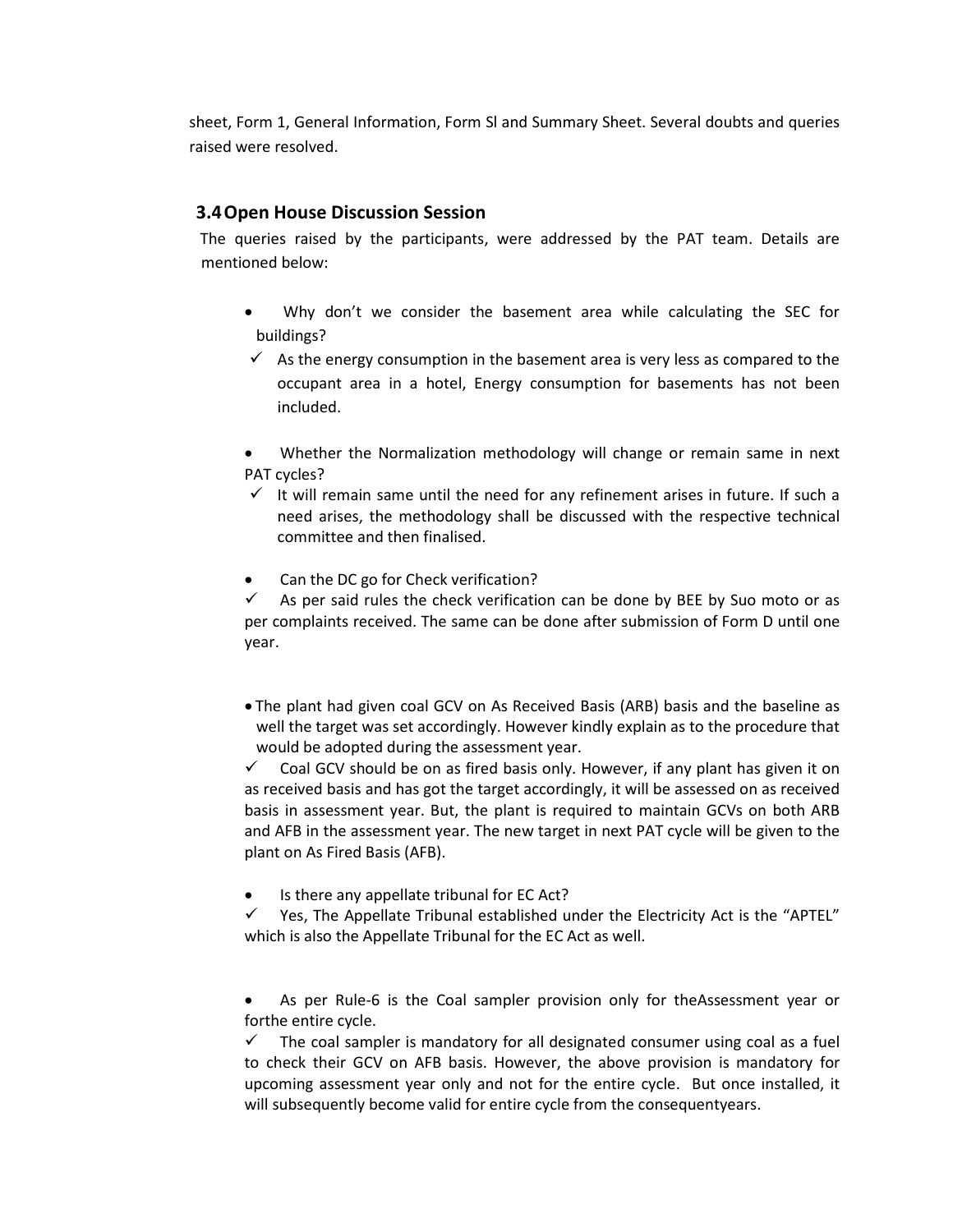• Is there any specification for coal samples?

 $\checkmark$  These is no specification for the coal sampler except that it should meet the IS norms of collecting homogeneous samples. Plants are free to purchase any coal sampler that take care of this requirement

Who has to submit FORM D?

 $\checkmark$  As per PAT rule it is mandatory for all the Dc have to submit compliance report, i.e., FORM D within the specified timeline indicating the status of their compliance.

# Annexure A.

| $10:00 - 10:30$                                            | Registration                                                        |
|------------------------------------------------------------|---------------------------------------------------------------------|
| 10:30-10:35                                                | Welcome Address- Smt Smita Kudrikar                                 |
| $10:35 - 10:45$                                            | <b>Address-</b> Shri Saurabh Diddi, Director (BEE)                  |
| $10:45 - 10:50$                                            | Address- Smt. Rita Acharya, PAT Coordinator (GIZ)                   |
| $10:50 - 10:55$                                            | <b>Vote of Thanks</b> - by SDA                                      |
| $10:50 - 11:15$                                            | <b>Tea Break</b>                                                    |
| <b>Technical Session 1 (Orientation for PAT Cycle -IV)</b> |                                                                     |
| 11:15-11:45                                                | <b>Presentation 1:</b>                                              |
|                                                            | Overview of PAT Scheme - Shri Piyush Sharma - Technical Expert(GIZ) |